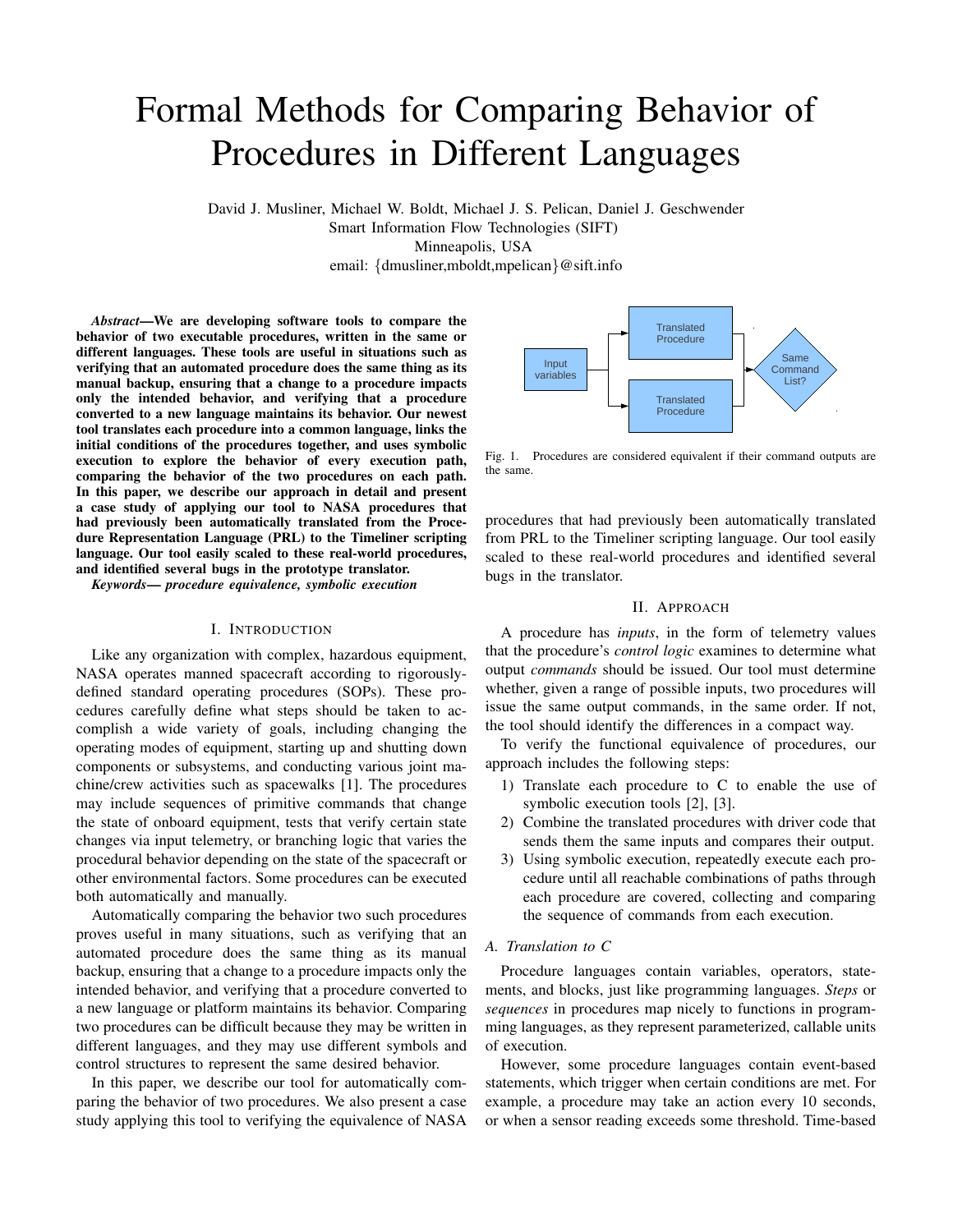triggers can be easily translated to multi-threaded timer-based operations in standard programming languages. One way of dealing with other event triggers is to check for their trigger conditions between each statement of the translated procedure, though this seems inefficient and may explode the verification state space. Our case studies have not included event-based statements, so we have not needed to solve this problem yet.

To identify and compare the commands issued by the procedures, we map each command to a unique integer. We also use this mapping technique to handle command parameters. When a procedure issues a command, we append the corresponding integers for the command and its parameters to a list. This allows us to compare the commands issued by the two procedures by simply comparing the list of integers.

#### *B. Composition and Execution*

Once translated, the procedures are inserted into a framework that provides identical inputs to each procedure and compares their output, as shown in Figure 1. Then a symbolic execution tool repeatedly runs each procedure with different inputs, ensuring coverage of all combinations of reachable branches between the two procedures.

In symbolic execution, a user identifies a set of variables that he is concerned with and the tool rewrites the target program so that those "symbolic" variables can be controlled and tracked. The tool iteratively executes the instrumented program and updates its internal state with the results of the run. Each time the instrumented program executes, it initializes the symbolic variables with the values provided by the tool. As it executes, the target program records its execution, including the loads, stores, assignments, branches, function calls, and returns that relate to the symbolic (traced) variables. The tool iterates until it executes every code path in the target program or meets other stopping criteria.

In our case, we define a set of symbolic global input variables which can be accessed by both procedures. The symbolic execution engine will run the procedures numerous times, each time following a different execution path and generating output command lists. Comparing these lists effectively compares the behavior of the two procedures. Over the course of the runs, every reachable combination of paths through the procedures is executed, so all potential differences in behavior are considered.

### III. CASE STUDY: NASA PROCEDURES

NASA is developing a translator to convert a set of PRL procedures to Timeliner. We created a software tool to verify the translation, using an implementation our approach in Section II. Our tool verifies that the original PRL procedure and the translated Timeliner procedure behave identically, or it identifies how their behavior can differ. Here we describe the implementation details and present the results of this case study, including translation errors identified by our tool.

# *A. The Procedure Representation Language (PRL)*

PRL is a still-evolving language designed to capture procedures that may be executed either by automation or by

#### 1. CONFIGURING RPCM AFTER POWER-UP

| cmd [X] Common Clear                                                       |  |
|----------------------------------------------------------------------------|--|
| Verify RPC Power On Reset Status - "OFF"                                   |  |
| Verify RPCM ORU Health Status   - "OKAY"                                   |  |
| cmd [X] Trip Recovery - Inhibit Arm                                        |  |
| cmd [X] Trip Recovery - Inhibit                                            |  |
| Verify RPCM Undervoltage Trip Recovery Enable/Inhibit Status   - "INHIBIT" |  |

Fig. 2. The PRIDE integrated development environment supports relatively painless PRL editing and visualization.

humans [4]. Defined by an XML schema, PRL allows a programmer to construct top-level *procedures* that are decomposed into *steps*, each of which may execute blocks of primitive *instructions* and control statements. Instructions can include spacecraft commands, tests of telemetry values, calls to other procedures, and wait instructions that block for some time or until a boolean expression becomes true. Instructions may be specified as manually-executable, or may include *automation data* to help describe how an automatic PRL executive should run the procedures. Automation data can include the expected StartConditions that must be true to enable the procedure, InvariantConditions that must remain true during execution (or the procedure fails), and EndConditions that wait until they are true to allow the procedure to end.

PRL is being developed to support a gradual transition from fully-manual, textual procedures towards automation. As a result, some elements of a fully-automatic PRL system are not yet defined, including a complete formal semantics for the language and an automatic PRL executive. However, initial steps towards both have been taken in an experimental translation of PRL into the PLEXIL language [4].

An Eclipse-based development environment, PRIDE, has been developed to simplify procedure authoring [5]. Figure 2 shows a fragment of PRL as it appears in the PRIDE environment. This example is one part of a procedure to configure an electrical component by issuing a series of commands and verifying assorted telemetry values.

As illustrated by the example in Figure 3, translating PRL into C is relatively simple. The scope of every block and command is well established, so the control flow is very easy to understand. PRL steps are analogous to functions. Most of the PRL blocks have straightforward conversions to C loops and conditionals. Only the "unordered" block has no direct equivalent. The PRL language contains many types of instructions, though we only encountered CommandInstruction and VerifyInstruction in this procedure set. A CommandInstruction issues a command, which is collected in a list for comparison in our translation. A VerifyInstruction is intended to test whether input telemetry shows that the state of the controlled system has reached some expected value. In our translation, we map this to a test of an input value; if the test fails, the procedure will halt.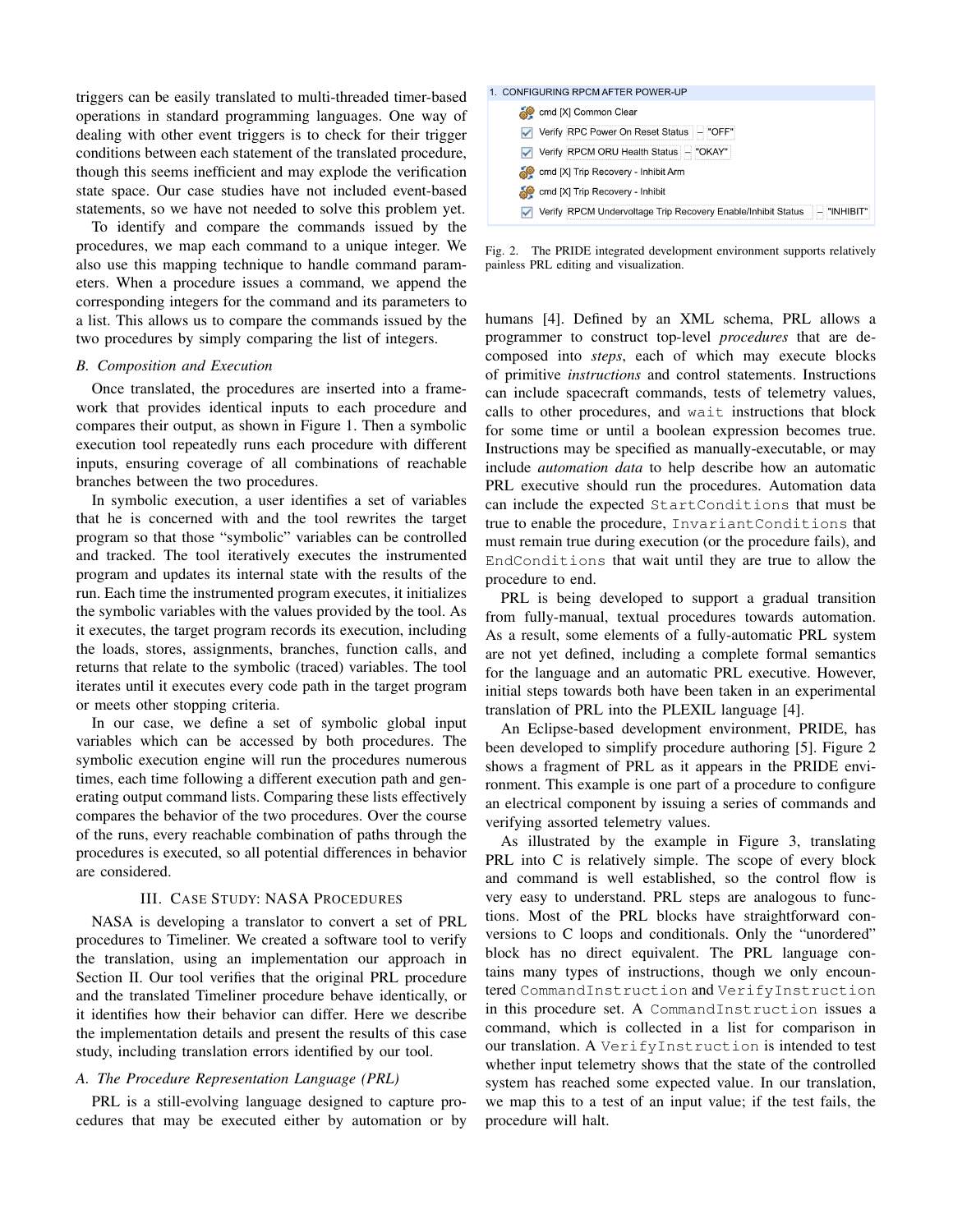```
int a_step1(node **commands)
  //procedures/example.prl
 push(commands,x_rpcmcommonclearcmdtype,
       "instr11864393570120");
  if (! (x_rpcmpoweronresettype == off))
      { //=instr11864393688691
   return -1;
  }
  if (! (x_rpcmoruhealthtype == okay))
      { //=instr11864393820572
   return -1;
  }
 push(commands,x_rpcmundervoltagetrip
      recoveryinhibitarmcmdtype,
      "instr11864393957873");
 push(commands,x_rpcmundervoltagetrip
     recoveryinhibitfirecmdtype,
      "instr11864393982804");
 if (! (x_rpcmundervoltagerecovery
      inhibittype == inhibit)) {
      //=instr11864394053505
   return -1;
  }
 return 0;
}
node * a() { //= 5.420}//procedures/example.prl
  node *commands = NULL;
 if(a_step1(&commands) < 0) return
     commands;
 return commands;
}
```
Fig. 3. The PRL procedure from Figure 2 translated into C.

# *B. Timeliner*

Timeliner is a suite of tools for building and deploying automated and semi-automated control systems. Timeliner has been utilized in several components of the International Space Satation, including the Command and Control Multiplexer-DeMultiplexer (MDM) and the Payload MDM. Timeliner's Logic Engine executes Timeliner Bundles, which are sets of procedures written in a language that combines fully autonomous and human interactive activities.

Timeliner has English-like code and many time-oriented keywords and control structures. This makes the language more accessible to system specialists without a background in computer programming. A Timeliner procedure is specified within a source file known a *Bundle*. A single Bundle may contain numerous *Sequences* and *Subsequences*, which are both groupings of Timeliner statements to be executed together. Sequences will execute in parallel by default, but can be made to execute serially. Subsequences may be called upon by any sequence to perform some common task. Sequences and even entire Bundles may be started and stopped at any time with the proper commands.

To illustrate some of the constructs of the Timeliner language, Figure 4 shows an approximate Timeliner translation of the partial PRL procedure shown in Figure 2. The Master

```
BUNDLE b5_420
 DECLARE bErrFlag BOOLEAN
  SEQUENCE Master ACTIVE
     - STARTing step1
   START step1
   WHEN step1.SEQSTAT = SEQ_FINISHED THEN
     MESSAGE "Exiting Sequence Master
         successfully."
   END WHEN
  CLOSE SEQUENCE Master
  SEQUENCE step1
   COMMAND X.RpcmCommonClearCmdType
    SET bErrFlag = TRUE
   IF X.RpcmPowerOnResetType = "OFF" THEN
     SET bErrFlag = FALSE
    END IF
    IF bErrFlag = TRUE THEN
     WARNING "ERROR:X.RpcmPowerOnResetType"
      HALT b5_420
    END IF
    SET bErrFlag = TRUE
   IF X.RpcmOruHealthType = "OKAY" THEN
     SET bErrFlag = FALSE
    END IF
    IF bErrFlag = TRUE THEN
     WARNING "ERROR:X.RpcmOruHealthType"
     HALT b5_420
   END IF
   COMMAND X.RpcmUndervoltageTripRecovery
       InhibitArmCmdType
   COMMAND X.RpcmUndervoltageTripRecovery
        InhibitFireCmdType
   SET bErrFlag = TRUE
    IF X.RpcmUndervoltageRecoveryInhibit
       Type = "INHIBIT" THEN
     SET bErrFlag = FALSE
   END IF
    IF bErrFlag = TRUE THEN
     WARNING "ERROR:X.RpcmUndervoltage
         RecoveryInhibitType"
     HALT b5_420
   END IF
 CLOSE SEQUENCE step1
CLOSE BUNDLE b5_420
```
Fig. 4. The PRL procedure from Figure 2 translated into a Timeliner bundle.

sequence in our Timeliner encoding is the first sequence to execute and is responsible for beginning other sequences. In this example the Master sequence executes the sequence step1. Within step1 are the four instructions present in the original PRL procedure. PRL's CommandInstruction is easily represented by a Timeliner COMMAND statement. PRL's VerifyInstruction is represented by a test of an input value; if the test fails, the translation sets an error flag and halts execution.

Generating C to represent Timeliner is generally straightforward. For example, Figure 5 shows the translation of the Timeliner procedure in Figure 4. Expressions are similar to C expressions, so they require little processing. Most control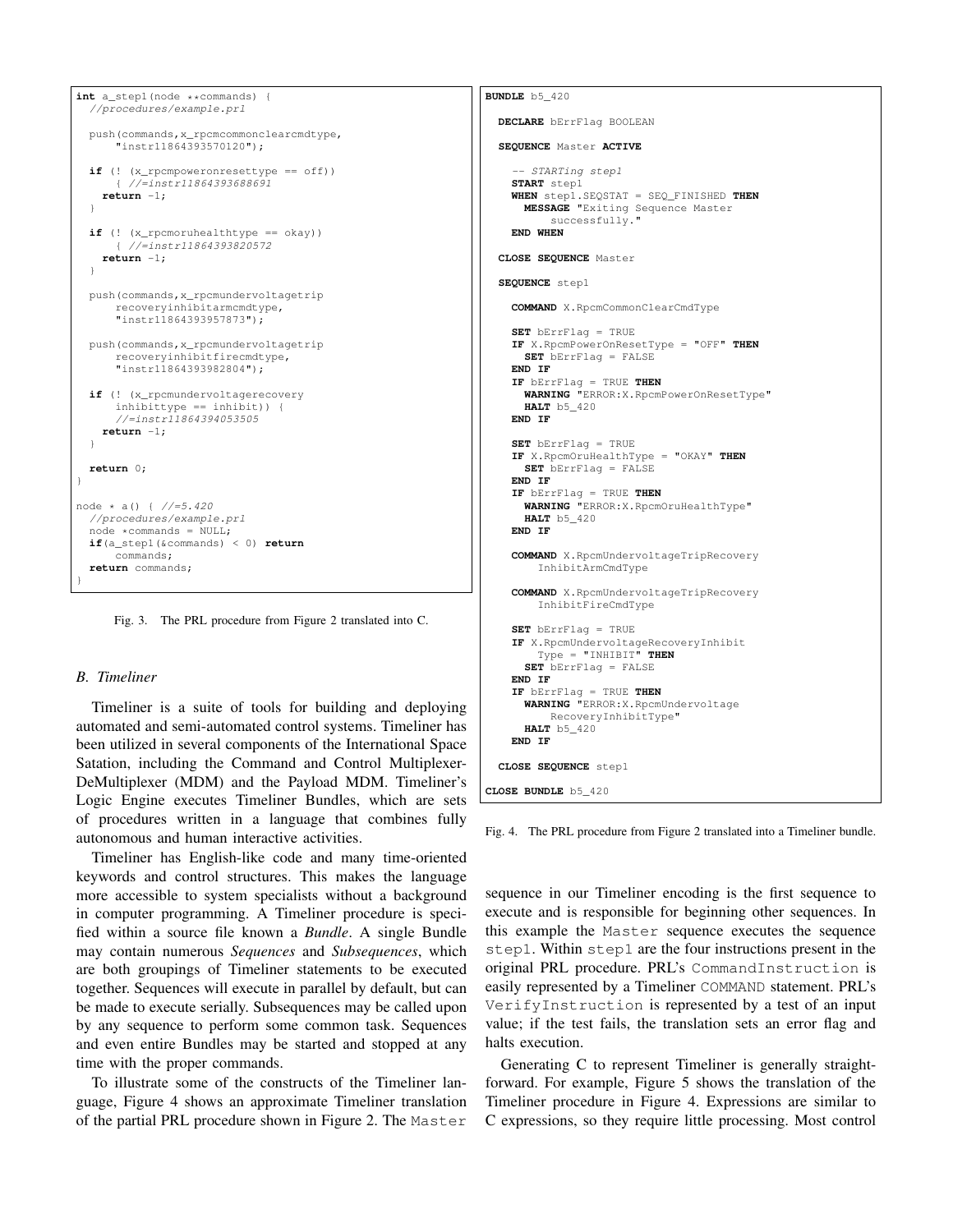```
int b_step1(node **commands)
  //procedures/example.tls
 push(commands,x_rpcmcommonclearcmdtype,
      "23");
 berrflag = 1;if (x_rpcmpoweronresettype == off) { //=29
   berrflag = 0;
  }
 if (berrflag == 1) { //=32fprintf(stderr, "warning: error:x.rpcm
       poweronresettype\n");
   return -1;
  }
  berrflaq = 1;
  if (x_rpcmoruhealthtype == okay) { //=41berrflag = 0;}
if (berrflag == 1) { //=44
   fprintf(stderr, "warning: error:x.rpcm
       oruhealthtype\n");
   return -1;
  }
 push(commands,x_rpcmundervoltagetrip
     recoveryinhibitarmcmdtype,"52");
 push(commands,x_rpcmundervoltagetrip
     recoveryinhibitfirecmdtype,"57");
 berrflag = 1;
  if (x_rpcmundervoltagerecoveryinhibit
     type == inhibit) { //=64berrflag = 0;
  }
if (berrflag == 1) { //=67
    fprintf(stderr, "warning: error:x.
       rpcmundervoltagerecoveryinhibit
       type\n");
   return -1;
  }
 return 0;
}
int b_master(node **commands) {
  //procedures/example.tls
 if (b_step1(commands) < 0) return -1;
  fprintf(stderr, "message: exiting sequence
     master successfully.\n");
 return 0;
}
node * b() { //=b5_420
  //procedures/example.tls
  node *commands = NULL;
  if(b_master(&commands) < 0) return
      commands;
 return commands;
}
```
Fig. 5. The Timeliner procedure from Figure 4 translated into C.

statements and instructions present no translation problems. However, there are a handful of language features that could be difficult to translate if they were encountered.

One such feature is the ability of Timeliner sequences to run in parallel with each other. A Timeliner bundle will generally have one master sequence that can execute other sequences. In addition to the possibility of issuing interleaved commands, parallel sequence execution also allows for "contingency" sequences that constantly monitor a condition in order to respond with a series of commands. These constructs could be problematic to translate but they were not encountered in

our case study. The case study procedures run all of their sequences serially.

Timeliner also includes several time-based control statements. Our current procedure comparison only compares the *sequence* of commands, maintaining no temporal information. If this timing is considered an important part of the procedure execution, then the comparison may be inaccurate, as this timing will be lost.

#### *C. CREST*

We use the CREST concolic execution tool to verify all execution paths without having to exhaustively check every input value. CREST is referred to as a "concolic" execution tool because it executes code both concretely and symbolically. CREST uses the C Intermediate Language (CIL) [6] to instrument a target program to simultaneously perform symbolic and concrete execution. To use CREST, a user identifies a set of variables that he is concerned with and CREST rewrites the target program so that those "symbolic" variables can be controlled and tracked. During each test iteration, CREST writes an inputs file, executes the instrumented program and updates its internal state with the results of the run. Each time the instrumented program executes, it initializes the symbolic variables with the values from the inputs file. If there are not enough inputs or if no inputs are specified, the target program initializes each symbolic variable with a random value. As it executes, the target program records its execution, including the assignments and branches that relate to the symbolic variables. User-specified search modes, such as random or depth first, use this execution information to choose inputs for subsequent test iterations. CREST runs test iterations until it executes every code path in the target program or meets other stopping criteria.

#### *D. Testing Framework*

To test procedure equivalence, our tool provides identical inputs to each procedure and compares the sequences of commands they issue. Figure 6 shows the structure of our code surrounding the two procedures. We use globally-defined symbolic variables for to represent the procedure inputs. Since they are symbolic variables, CREST will follow all branches involving them.

CREST executes this code numerous times, each time following a different execution path. Each translated procedure will generate its own command list. The two lists should match exactly along every execution path. If they do not, there is some difference between the two procedures, which the tool reports.

# *E. Results*

We tested our tool on 61 different real-world procedures used by one of NASA's experimental manned space program platforms. The procedures totalled almost 18000 lines of PRL, containing 172 steps, 347 commands, and 394 verify statements. The largest procedure consisted of 28 steps with 102 commands and 136 verification statements The PRL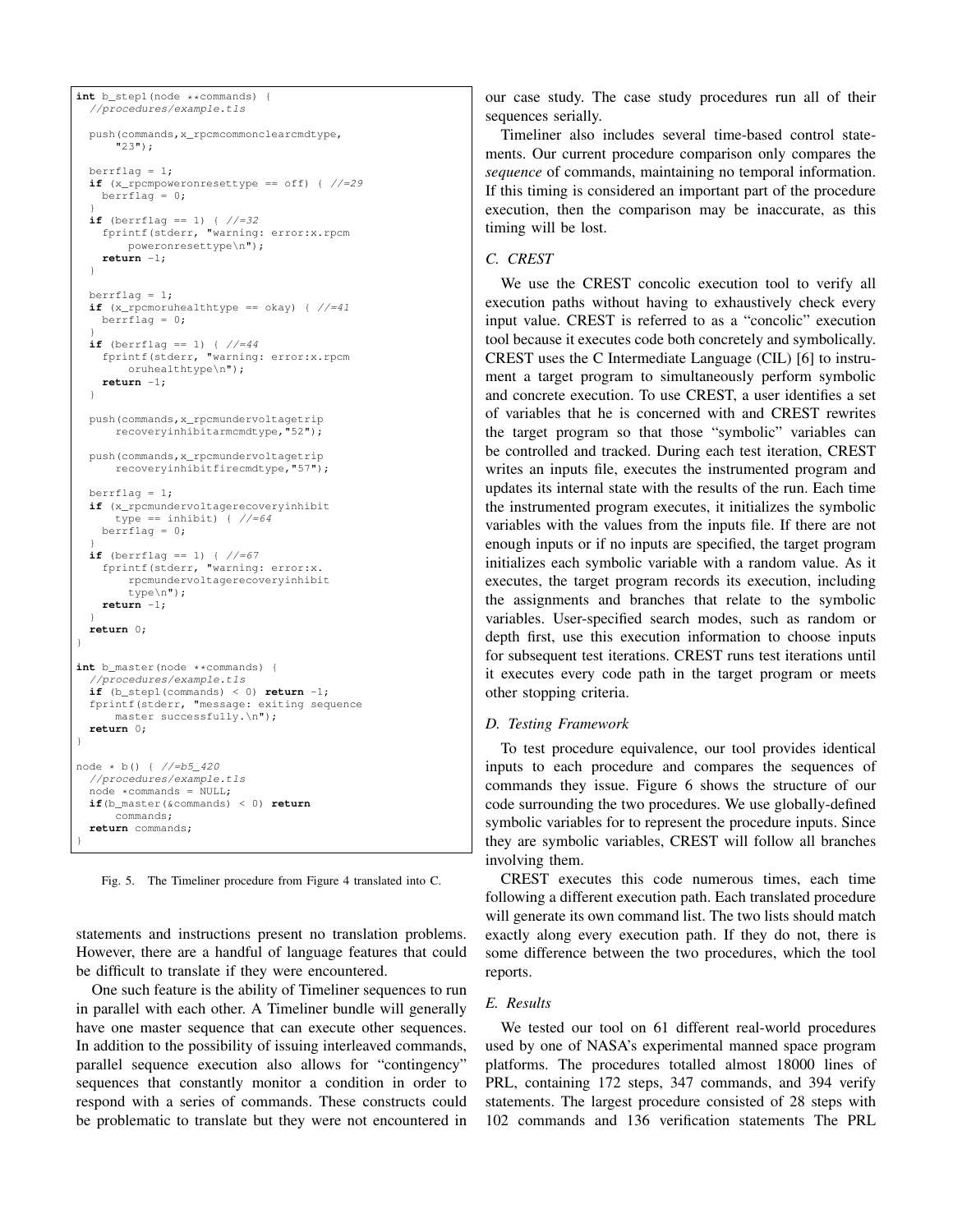```
//Command list functions
struct node {...}
void push(node **head, int invalue,
   const char *location) {...}
int pop(node **head) {...}
//Command enumeration
enum mtype{
 Command1,
  Command2,
  ...}
//Input variable declaration
int Input1;
int Input2;
...
node * a() {
 //Translated code from Procedure A
}
node * b() {
 //Translated code from Procedure B
}
void main(void){
 //specify inputs to be handled
  //symbolically by CREST
  CREST_int(Input1);
 CREST_int(Input2);
  ...
  //run each procedure
  fprintf(stderr, ''Procedure A:\n'');
  node *a_{\text{commands}} = a();
  fprintf(stderr, ''Procedure B:\n'');
  node *b commands = b();
  \overline{\textbf{if}} (a_commands == NULL) {
    fprintf(stderr, ''A null!\n'');
  }
  if (b commands == NULL) {
    fprintf(stderr, ''B null!\n'');
  }
  //loop through the commands until both
  //lists are empty
  while(a_commands!=NULL ||
      b_commands!=NULL) {
    //if the two commands are not the
    //same, the procedures differ and
    //this run is stopped
    int a_cmd = pop(&a_commands);
    int b_cmd = pop(&b_commands);
    fprintf(stderr, ''A: %d\nB: %d\n\n'',
    a_cmd, b_cmd);
if(a_cmd != b_cmd) {
      fprintf(stderr, ''Failure - '');
      exit(1);
    }
  }
  fprintf(stderr, ''Success - '');
}
```
Fig. 6. The main program runs both procedures and compares the output commands to ensure their equivalence.

was converted automatically by a NASA-sponsored prototype translator into almost 15000 lines of Timeliner script.

Our tool easily scaled to these real-world procedures; testing the entire set takes less than 30 seconds on a modern laptop. Through this analysis, we identified four bugs in the prototype translator.

Two of the bugs were syntactic in nature. First, the translated Timeliner compares operator input to string values, but Timeliner does not accept string input. This was carried over

from PRL, which *does* accept string input from the operator. Second, the Timeliner translation failed to declare the variable used to hold the results of some operations.

The remaining two bugs caused subtle behavioral differences between the procedures. The first occurs in procedures where the PRL contains an IfThen tag with no Condition tag. This is legal PRL syntax; it requires manual execution. The title attribute of the IfThen tag serves as the humanreadable condition query, and an operator must input its value. The prototype PRL-Timeliner translator tool did not correctly take this into account. The Timeliner translation of such a construct has no if statement or condition. It does retain the instructions in the PRL IfThen, however, executing them even when the condition is false. The structure of this bug is shown in Figure 7.

The other behavioral difference also involves the IfThen tag. In PRL, an IfThenBlock may contain one or more IfThen tags, optionally followed by an Else tag. PRL semantics dictate that each IfThen and its Else are mutually exclusive, like an if...elseif...else construct. So, for the translation into Timeliner, the first IfThen should become an IF statement, and any following IfThen tags in the same IfThenBlock should become ELSIF statements. The prototype PRL-Timeliner translator instead translated all PRL IfThens to Timeliner IF statements, allowing for more than one to execute in a single run. Additionally, the translator left out the ELSE clause, so those statements will always execute. The structure of this bug is shown in Figure 8.

While these translator bugs were easily repaired, they illustrate the value of our approach to automatic comparison of procedure behaviors.

# IV. RELATED WORK

This work is related to a wide variety of prior and ongoing research in verification of high-reliability systems including work on performed for NASA's ongoing Automation for Operations (A4O) project [1]. Previous work on verification of procedures for NASA missions has largely focused on verifying the *internal* consistency, safety, and semantics of individual procedures and scripts, rather than comparison between two implementations of a procedure. For example, recent NASA research on verification of procedures written in PRL has addressed static verification to ensure well-formed Program Universal Identifier references, as well as dynamic verification of assertions such as "after the state 'abort plan' is set to true, no node in the plan repeats (loops)" [7]. Similarly, verification methods have been used to ensure static and limited dynamic properties of executable scripts coded in PLEXIL.

The verification of procedures has been explored in other contexts, such as nuclear power plant operation. For example, Zhang [8] has used SPIN model-checking to verify properties of operator procedures (*e.g.*, liveness), and developed an incremental approach for the construction of system models with increasing complexity in order to reduce the cost of finding mistakes. These techniques may be useful for spacecraft procedures when spacecraft models become more available,